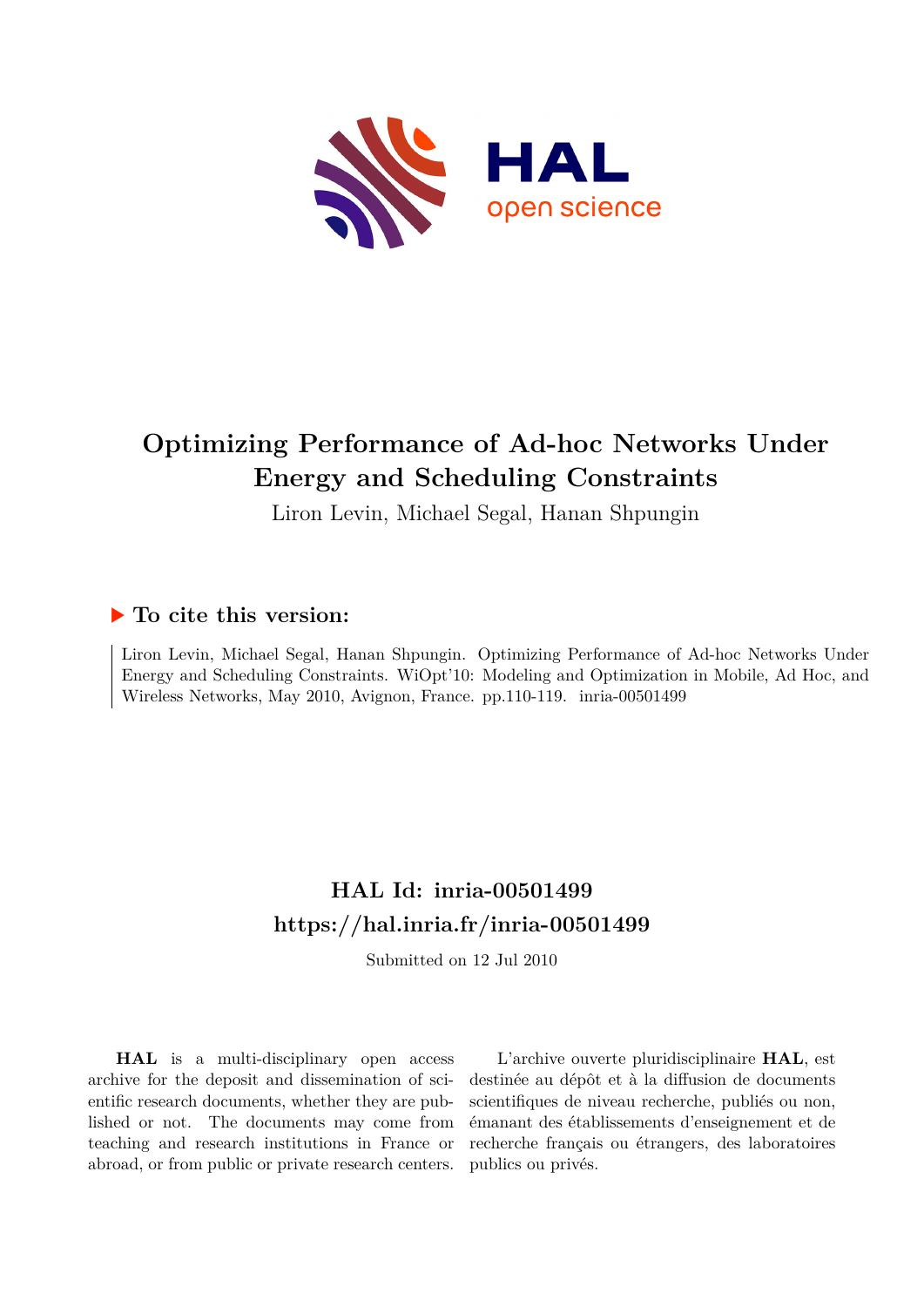# Optimizing Performance of Ad-hoc Networks Under Energy and Scheduling Constraints

Liron Levin, Michael Segal, *Senior Member, IEEE*, and Hanan Shpungin, *Member, IEEE*

*Abstract*—This paper studies the construction of *powerefficient data gathering tree* for wireless ad hoc networks. Because of their high communication cost and limited capacity, a fundamental requirement in such networks is designing energy efficient data-gathering algorithms to ensure long network survivability. Two possible models for the data gathering problem are explored: *scheduling model* and the *energy model*. In the scheduling model the goal is to minimize the makespan of the most congested node, while in the energy model the goal is to maximize the lifetime of the network. We present a number of provable approximation algorithms and show inapproximation bounds for various versions of data-gathering problem.

#### I. INTRODUCTION

Wireless ad-hoc networks have found their way to almost every advanced technology in the market; among those are mobile communication, radio broadcasting, and sensor monitoring. The network consists of several transceivers (nodes) located in the plane, communicating by radio. Unlike wired networks, in which the link topology is fixed at the time the network is deployed, wireless ad-hoc networks have no fixed underlying topology. In addition, the relational disposition of wireless nodes is constantly changing. The distribution of the wireless nodes and the different transmission schemes determine the temporary physical topology of the network.

One of the most common and critical tasks for which a wireless ad-hoc network may be deployed is *data gathering* – i.e. each node collects information from its surrounding area and then propagates it, using other nodes as relays, to some base station, also referred to as the *root node*. Many important applications benefit from data gathering scheme, such as habitat monitoring [1],

This work is supported in part by the Lynn and William Frankel Center for Computer Science and US Air Force European Office of Aerospace Research and Development, grant #FA8655-09-1-3016.

Liron Levin is with Department of Communication Systems Engineering, Ben-Gurion University of the Negev, Beer-Sheva, Israel

Michael Segal is with Department of Communication Systems Engineering, Ben-Gurion University of the Negev, Beer-Sheva, Israel

Hanan Shpungin is with Department of Computer Science, University of Calgary, Calgary, Canada.

security applications [2] and civil structure monitoring [3]. The information each node collects is encoded into messages, which are then propagated by using a *data gathering tree* ([4], [5], [6]). The tree is a subgraph of the directed communication graph, which represents the underlying physical topology of the network, where nodes correspond to the transceivers and edges correspond to the communication links.

There are two models of propagation: *with* and *without* aggregation. The former model allows each node to accumulate the messages of its descendants and then pass only one fixed size message to its parent in the tree. The latter model requires that *all* messages eventually reach the root node. In this paper we consider data gathering without aggregation, which is a substantially more complicated case than the first, with aggregation, model ([7], [8], [9]).

Efficient construction of the data gathering tree was of interest to the community in previous works ([5], [8], [10]). By efficiency one can relate to many parameters that measure the overall performance of the network. This paper focuses on two different efficiency models – the *scheduling efficiency model* and the *energy efficiency model*.

Scheduling efficiency – The scheduling efficiency model addresses the overall time it takes for all the messages to reach the root node. The time it takes a node to propagate a single message is fixed; thus, the processing time of some node  $v$  is proportional to the number of descendants in a subtree rooted at v. As a result, some of the nodes become overloaded and form a bottleneck in the network. We wish to minimize the *makespan* (or completion time) of the most congested node.

Energy efficiency – The energy efficiency model reflects modern-day communication networks, where the nodes are positioned in the Euclidean plane. Each node decides on a transmission power level, and a transmission from node  $u$  can be received at node  $v$  if the transmission power of u is at least  $d(u, v)^\alpha$ , where  $d(u, v)$  is the Euclidean distance between u and v, where  $\alpha$  is a constant representing the *distance-power gradient*, usually taken to be in the interval  $[2, 4]$  [11]. For simplicity, we assume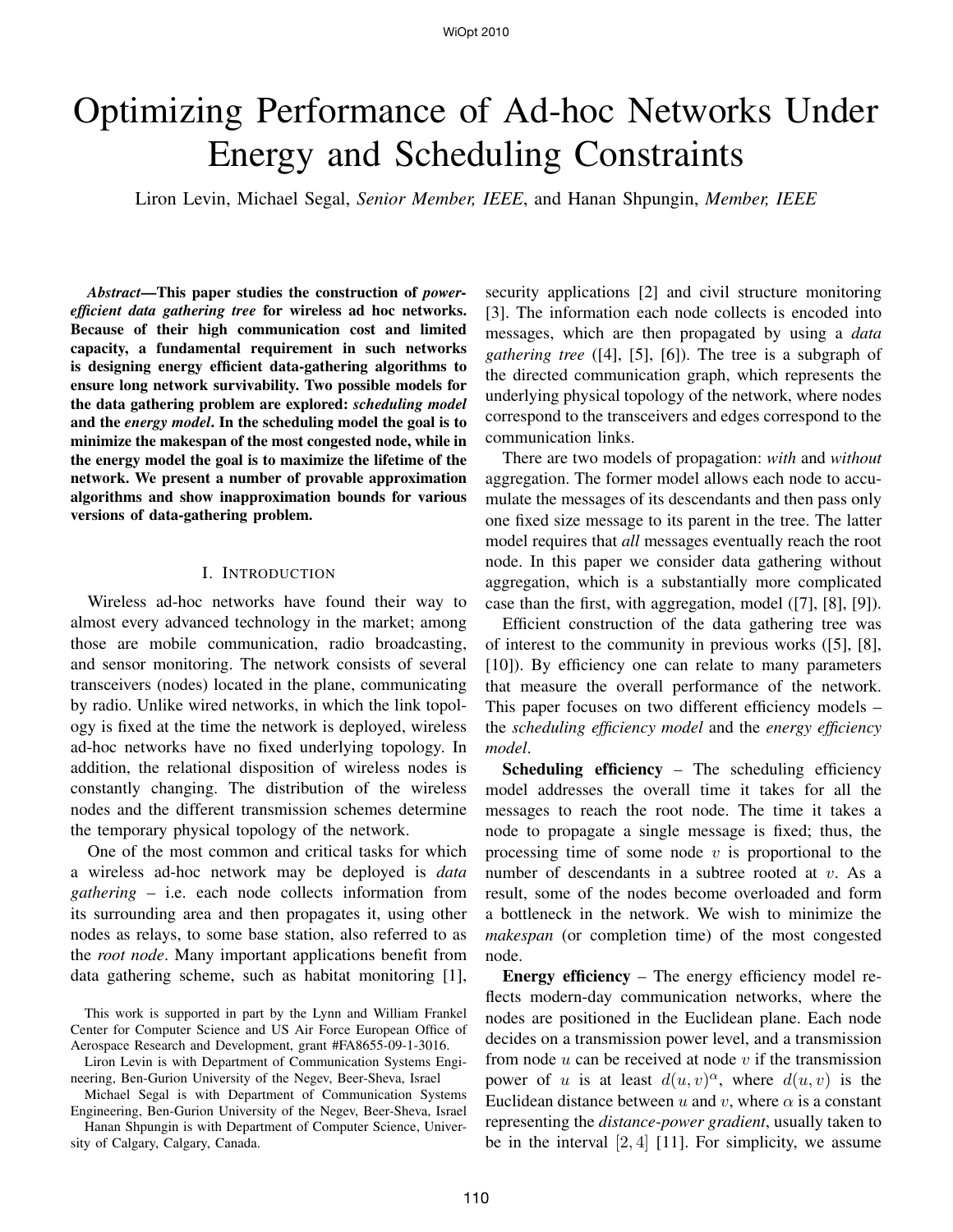$\alpha = 2$ , though our results can be easily extended to any constant power of  $\alpha$ . For each node, the amount of energy spent depends on the number of descendants in the data gathering tree and the distance to its parent. The node with the highest energy demand is the first to deplete its energy reserves, which are usually limited and impossible to replenish.

The underlying network topology (the communication graph) has a great impact on the efficiency of the data gathering tree. Although the communication graph is arbitrary (referred to as *general graph* in this paper), certain applications have very specific topology requirements, which we also address: *linear networks* – all nodes are positioned along a straight line, e.g. environmental monitoring along coastlines, undergrounds, rivers and aqueducts [12]); *grid networks* – all nodes are positioned on a grid, e.g. a lake or a bay [13]; k*-layered graphs* – the nodes are partitioned into  $k$  tiers, with the the root being in the first tier. A node in tier  $i$  can send messages to nodes in tier  $i-1$  only. We are especially interested in 3-layered graphs, as this can reduce system complexity and the impact of inefficient random access protocols, avoiding inefficient mobile ad-hoc routing, and alleviating the congestion bottleneck at the Internet gateway model [14]. Also, a 3-layered network coupled with OFDM provides two key benefits: *diversity* and *spatial reuse* gain  $([15]).$ 

The paper is organized as follows. In the rest of this section we outline the network model and problem definition, discuss previous work and describe our contribution. Section II addresses the scheduling model, followed by the energy model in Section III.

#### *A. Definition of terms and network model*

First, we provide some graph theory related definitions:

- For any directed graph  $G = (V, E)$ , let E and V denote the edge set and the nodes set, respectively.
- We denote the size of  $E$  as  $m$  and the size of  $V$  as  $n$ .
- For any graph G, we define a weight function  $\omega$ :  $E \to \mathbb{R}$  on the edge set of G and a function  $q: V \to$  $\mathbb{Z}^+$  on the node set of G that defines the number of messages each node has.
- We say that a function  $f$  on a set  $X$  is constant if  $f: X \to c, c \in \mathbb{Z}^+$ .
- For any rooted tree T, we define  $T(v)$  to be the subtree rooted at  $v$ , including  $v$ .
- We define the weight of the tree  $o(T(v))$ , to be the sum of its nodes weights, i.e.  $\sum_{v \in T} q(v)$
- The cost of a node v in T is defined as  $C_T(v)$  =  $o(T(v)) \cdot w(v, \pi(v))$ , where  $\pi(v)$  is parent of node



(a) General graph (b) minDG solution (c) maxDG solution Figure 1: Example for the data gathering problem

 $v$  in  $T$ .

- Let  $\bar{s} = \{s_1, s_2, \ldots s_k\}$  be the set of children of the root  $r$  in  $T$ .
- The cost of the root r is zero  $(C_T(r) = 0)$ .

Network Model. Consider a wireless network with  $n$  nodes and a base station as a directed weighted graph  $G = (V, E)$  with a root r. The time is divided into discrete rounds when at every round each node  $v$  will sense the environment, gather information and send an arbitrary amount of q messages to the base station. The cost of sending a single message from node  $v$  to  $u$  is  $\omega(v, u)$ . We assume that node v can communicate only if it has enough energy to send all  $q$  messages in the current round. We define a data gathering tree  $T$  to be a reverse arboresence rooted at r. As we pointed above, the communication cost  $C_T(v)$  for a node v in T is the cost of sending all the unaggregated messages from all v descendants in  $T$  (including that of v) to his father  $\pi(v)$ . Each node v has an initial unrechargeable battery  $b<sub>v</sub>$  that drains with every message transmission.

For each model, scheduling and energy, the input graph is defined slightly different. For the scheduling model, denote by  $G<sub>S</sub>$  the connected directed input graph with  $n$  nodes, where each node can communicate with some subset of the nodes in  $G<sub>S</sub>$ , allowing some fixed processing time per message, i.e. the weight of all the edges in  $G<sub>S</sub>$ ,  $\omega_s$  is equal to 1. For the energy model, let  $G_E$  be a complete directed graph, where sending a message from node *u* to node *v* is equal to  $\omega_E = d(u, v)^2$  – the squared Euclidean distance between the nodes  $u$  and  $v$ .

Problem Definition. Many important combinatorial problems arise on how to build efficiently data-gathering tree ([8], [10], [5]), where a certain objective function is optimized. We define the general data gathering (DG) problem as follows. The input is a graph  $G = (V, E)$ , a root  $r$ , message quantity  $q_i$  for each node  $v_i$ , and a function measuring the cost for sending a message from node  $v_i$  to  $v_j$ ,  $\omega$  :  $E \rightarrow \mathbb{R}$ . The output is a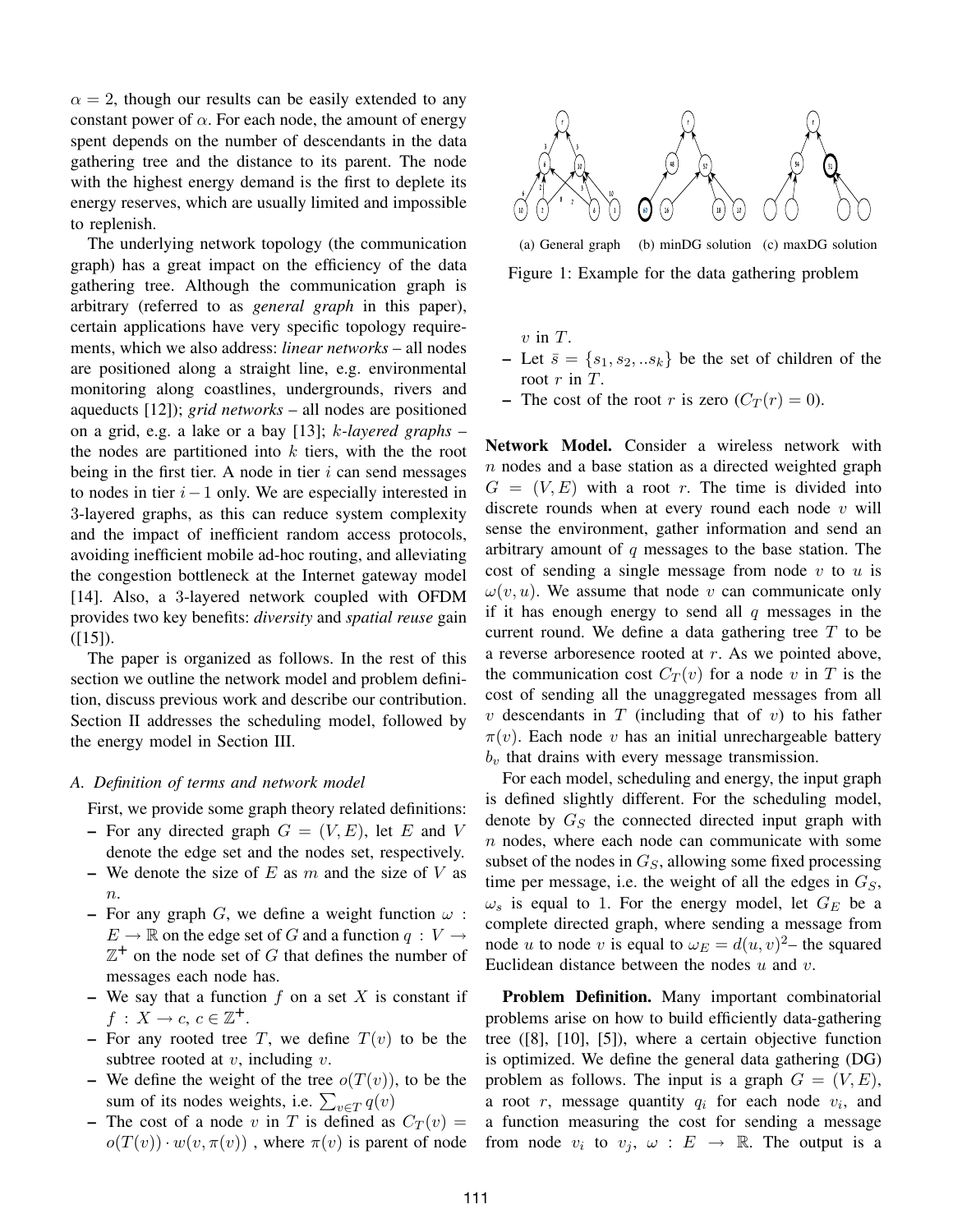convergecast tree  $T = (V, E')$  rooted at r that optimizes a given objective function (defined below). Intuitively, given G, we wish to find a data-gathering tree such that the network resources (for example load) are fairly shared between the nodes. If instead of a tree topology we would build a connected spanning tree solution for the data gathering problem, it would force every node to maintain a very large routing table, which makes the obtained structure inapplicable for practical needs. Another practical relaxation that we investigate under both models is the case where each node has only one message to transmit in every round (i.e.  $q(v) = 1, \forall v \in V$ .

#### [Minimum Data Gathering problem (minDG)]

Input: Graph G with a weight function  $\omega : E \to \mathbb{R}$ , a root r and a message quantity function  $q: V \to \mathbb{Z}^+$ . Output: A data gathering tree  $T$  rooted at  $r$ . Objective:  $\min_T (\max_v (C_T(v)))$ .

#### [Maximum Data Gathering problem (maxDG)]

Input: Graph G with a weight function  $\omega : E \to \mathbb{R}$ , a root r and a message quantity function  $q: V \to \mathbb{Z}^+$ . Output: A data gathering tree  $T$  rooted at  $r$ . Objective:  $\max_T (\min_{v \in \bar{s}} (C_T(v)))$ .

*Example 1:* To illustrate the problems we use the graph in Figure 1a where the numbers represents the initial message size at each node. The final solutions for the general minDG and maxDG problems are shown in Figures 1b and 1c, where the cost of each node v is  $C_T(v)$ and is given inside node v.

For the scheduling model the input graph  $G<sub>S</sub>$  is a connected directed graph with  $\omega : E \to 1$ . We use the notation minDGS and maxDGS, respectively, when referring to both problems under this model. We also consider the balanced version of the problem where the objective is  $min_T(max_{v \in \overline{s}}(C_T(v)) - min_{v \in \overline{s}}(C_T(v))$ . We call this problem **balancedDGS.** For the energy model  $G_E$ is a complete directed graph with a weight function  $\omega(u, v) = d(u, v)^2$ . We use the notation **minDGE** when referring to the minimum data gathering problem under energy model.

#### *B. Our contribution*

In Section II we explore the solution of our problem under the scheduling model. We show  $\mathcal{NP}$ -hardness proofs, in-approximation results and supplement a number of approximation algorithms for several versions of the problem. Section III is devoted to the energy model, where we show  $\mathcal{NP}$ -hardness proof and present approximation algorithm for the minDGE problem. In addition, we show approximation solutions for different topologies of underlying input graph such as linear and grid networks. Summary of our results in Figure 2.

#### *C. Previous work*

The mathematical foundations of the data gathering problem using the un-aggregated model can br found in ([21]), where Camerini et al. introduced a number of open  $\mathcal{NP}$ -hard capacitated tree and flow problems (as a matter of fact, most of them have remained open until today). For the un-aggregated model, there are several heuristic solutions. Liang and Liu [10] suggested three heuristics for some variation of minDG problem on the Euclidean plane under the energy model. Their goal was to maximize the network lifetime, and the proposed heuristics are based on a greedy distance tree. Unfortunately, this paper lacks provable achievable performance of the proposed solutions. For the scheduling model, Buragohain et al. [9] proved  $\mathcal{NP}$ -hardness when the batteries power can vary for each node and proposed a heuristic algorithm and prove that his performance is worse than  $\Omega(\frac{\log n}{\log n \log n})$ . In fact, it can be shown to be as worse as  $\Omega(n)$ . Another heuristic solution based on balancing BFS trees can be found at [7]. Additional attempt to solve the unaggregated problem can be found at [8], [9]. Both papers introduce an integer flow formulation of the problem that leads to some approximate solution (without any guarantee on the algorithm performance). Moreover, the final obtained solution is not a tree. Intensive research has been done for the un-aggregated data gathering problem on fixed topologies. Pan et al. [22] investigated the lifetime problem for the two-tired wireless sensor networks. They provided an approximate solution for 3-layered graph under an energy model that is different for ours. For the grid topology Hui and Han ([13]) supplemented heuristic tree solution. Their greedy heuristic incrementally changes the solution according to the weights of the edges and the number of descendants in each node. A slightly different model where only a subset of the sensors is active in each time unit was suggested by Wang et al. ([23]).

#### II. SCHEDULING MODEL

In this section we address the efficient data-gathering problem on different topologies under the scheduling model. We start with a simple optimal solution to those problems on 3-layered graph with uniform message quantity (i.e. the number of messages at each node are the same  $q(v) = q(u), \forall u, v \in V$  and show how to approximate the general message quantity case (i.e.  $q(v) \in Z^+, \forall v \in V$ ). Next, we show inapproximation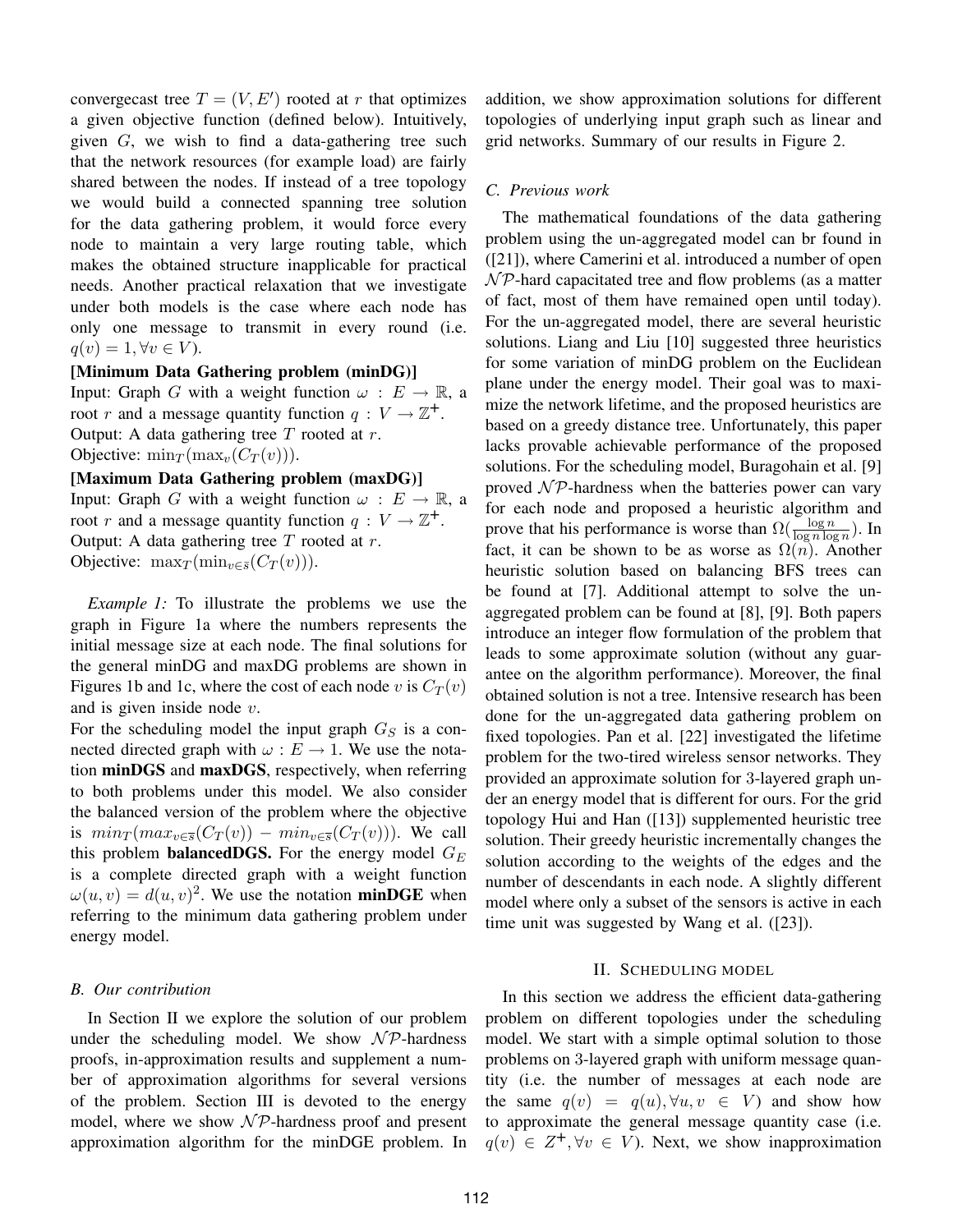| Approximation Ratio                              | $\omega(u,v)$ | $\boldsymbol{q}$ |         |          | Remarks                                                                                                 |
|--------------------------------------------------|---------------|------------------|---------|----------|---------------------------------------------------------------------------------------------------------|
| 2([16])                                          |               | $\mathbb{Z}_+$   | min max | $k=3$    | Inapproximation $\frac{3}{2}$ ([17]), NP-hard for general k (this paper)                                |
| $O(\frac{\log \log m}{\log \log \log m})$ ([18]) |               | ℤ+               | max min | $k=3$    | Inapproximation 2 ([19]), $\mathcal{NP}$ -hard for general k (this paper)                               |
| $\log n$ ([20]                                   |               | $\mathbb{Z}_+$   | min max | General  | $\frac{\log n}{2}$ (this paper)                                                                         |
| l (this paper)                                   |               |                  | any     | $k=3$    |                                                                                                         |
| l (this paper)                                   | $d(u, v)^2$   |                  | min max | Complete | Approximation for linear networks. NP-hard for $q \in \mathbb{Z}^+$ and for general graphs (this paper) |
| $\log n$ (this paper)                            | $d(u, v)^2$   |                  | min max | Complete | Approximation for grid networks.                                                                        |
| $O(\log^2 n)$ (this paper)                       | $d(u, v)^2$   |                  | min max | Complete | Approximation for for network with uniform distributed nodes.                                           |

Figure 2: Summary of the results.

bound for 1-minDGS problem (when each node has only one message to send) and supplement an algorithm that achieves that bound, thus showing that this bound is tight. We start our explanations with some network flow notations that we use through this section.

A flow network  $N = (G, s, t, c)$  is defined as a directed graph  $G = (V, E)$  with a source  $s \in V$ , a sink  $t \in V$  and a *capacity* function  $c : E \to \mathbb{R}^+$ . A feasible flow f in N is a function  $f : E \to \mathbb{R}^+$  that satisfies the following two constraints:  $0 \leq f(e) \leq c(e), e \in E$  and  $f(in(v)) - f(out(v)) = 0, v \in V - \{s, t\}$ , where  $in(v)$  is the set of edges entering v, and  $out(v)$  is the set of edges leaving  $v$ . The goal is to find the maximum flow from  $s$  to  $t$ . The fastest algorithm for this problem is due to King et al. [24] with running time  $O(nm \log_{m} n)$ . If in addition to constraint (1) we demand a lower bound on the flow in each edge, that is:  $l(e) \leq f(e) \leq c(e), e \in E$ , then we can use the algorithm from [25] for bounded flows combined with King et al. [24] algorithm for a total running time of  $O(nm \log_{10} m n)$ . We also introduce the notation of unsplittable/confluent flow. A flow is said to be *unsplittable/confluent* if the out flow for every node/commodity<sup>1</sup> leaves along a single edge. A directed graph  $G = (V, E)$  with a distinct root r is called a  $k$ -layered graph if all the nodes of the graph can be partitioned into k sets  $(X_1, X_2, ... X_k)$  such that a node v that belongs to  $X_i$  is connected only to nodes that belong to  $X_{i-1}$ , each node has at least one outgoing edge and  $X_1 = \{r\}$ . Example of a 3-layered graph in shown in Figure 1a.

#### *A.* 3*-layered graphs*

We start by showing a polynomial time algorithms that solve the 1-minDGS, 1-maxDGS and 1-balancedDGS problems (in all problems  $q(v) = 1, \forall v \in V$ ). Then we show  $N \mathcal{P}$ -hardness, inapproximation results and approximation solutions for unrestricted (but polynomially bounded)  $q$ .

*1) Single message relaxation:* First, we create an auxiliary flow network  $N = (G, s, t, c)$  by taking a new source node s, connecting s to all the nodes that belongs to  $X_3$  and  $X_2$ . We set  $c(s, v) = 1, v \in X_2 \cup X_3$ ,  $c(v, w) = 1, v \in X_3, w \in X_2$ . The capacity  $c \in \mathbb{Z}$  from nodes in  $X_2$  to s will depend on the objective function we use.

Let  $f_m$  be the maximum integer flow for this network. Note that if  $f_c$  is equal to n then we can relay all the messages from the nodes in the graph to the sink. Also note that setting an upper bound of  $c$  on the capacity implies that each node can propagate at most  $c$  messages to the sink. Clearly, the lowest possible  $c$ for which  $f_m = n$  implies an optimal solution to 1minDGS problem. We can obtain this solution by taking the edges with non zero flow. Therefore, we need to compute  $c^* = \{\min c | c \in \{1, 2...n\}\}\$  which can be easily obtained by running a binary search over all possible values of  $c$ . The total running time of the algorithm is  $O(nm \log n \log_{10} m)$ . In a similar way (by setting lower bounds on the outgoing flow), we can solve the 1-maxDGS problem and the 1-balancedDGS problem.

*2) General message quantity relaxation:* In this section we show a connection between minDGS problem and maxDGS problem to two well-known combinatorial optimization problems. The first problem is the restricted assignment case of *Scheduling on Unrelated Parallel Machines* [17]*,* where we need to schedule n jobs on  $m$  machines while minimizing the makespan. That is, we are given a  $n \times m$  matrix of non-negative numbers, each entry  $p_{i,j}$  denotes the amount of time which machine  $i$  needs to process job  $j$  and we wish to minimize the maximum processing time. In the restricted assignment version we require that in each row  $j$  all the entries are either  $\infty$  or equal to the same value  $p_i$ . Lenstra et al. [17] proved that approximating this problem better than 1.5 is  $\mathcal{NP}$ -hard for the restricted case. They [17] also gave a 2 approximation algorithm for the problem. It is easy to see

<sup>&</sup>lt;sup>1</sup>The  $k$ -commodity flow problem allow a different demand (between  $s_i$  and  $t_i$ ) for each commodity.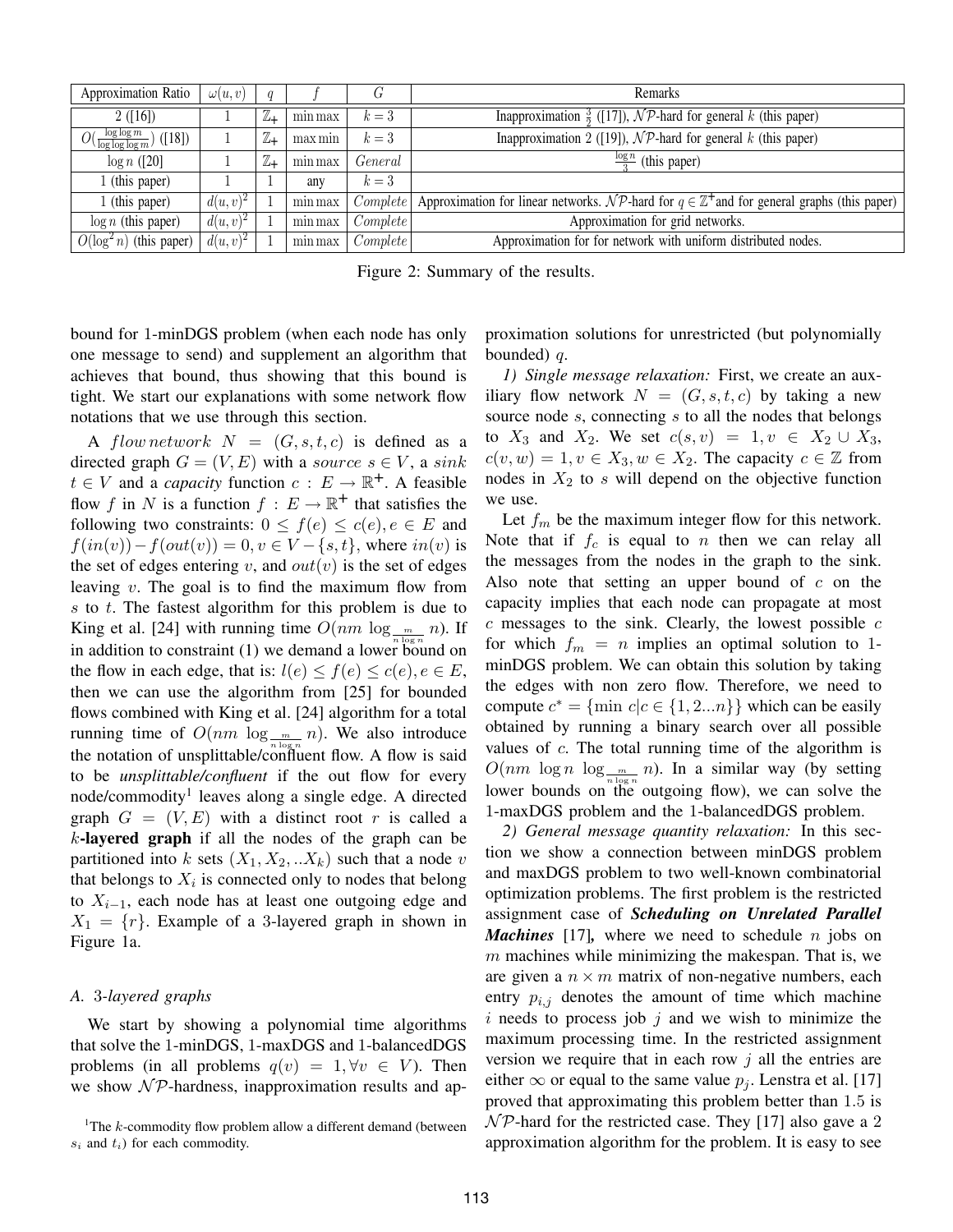that by setting the number of messages at each one of the nodes that belong to  $X_2$  to 1, and by setting the number of messages at each one of the nodes that belong to  $X_3$ to be equal  $p_i$ , the formulation of minDGS problem on a 3-layered graph and the stated problem is identical. We can deduce from this result that we cannot approximate minDGS problem with a ratio better than 1.5. We note that if we slightly change the approximation algorithm from [17] we can get a 2-approximation algorithm for our problem.

The second problem is commonly known as *The Santa Claus problem* [19], where Santa Claus has a set of n presents that he wants to distribute among a set of  $m$ kids and each kid j has value  $p_{i,j}$  for each present i. The goal is to distribute the presents in such a way that the least lucky kid is as happy as possible, that is to reach  $\max_j \min_{j} \sum_i p_{i,j}$ . Bezakova et al. [19] proved that this problem cannot be polynomially approximated by a factor better than 2, where  $p_{i,j}$  is equal to  $p_i$  or 0, i.e. present  $i$  has a constant value for some of the kids and zero value for others. Notice that this problem has the same formulation as maxDGS problem (again setting the number of messages at each node that belongs to  $X_2$  to 1). Thus, maxDGS problem cannot be polynomial approximated better than 2. The best approximation result for the restricted case of the Santa Claus is  $O(\frac{\log \log m}{\log \log \log n})$  $\frac{\log \log m}{\log \log \log m}$ (see [18]). This approximation algorithm also works for maxDGS problem for 3-layered graph. Note that both minDGS and maxDGS problems are  $\mathcal{NP}$ -hard on a klayered graph for every  $k > 3$  and solving both problems on general graphs is also  $N\mathcal{P}$ -hard.

#### *B. General graphs*

We first prove that 1-minDGS problem cannot be approximated with a ratio better than  $\frac{\log n}{3}$  (implying  $\mathcal{NP}$ hardness). A previous attempt to prove the hardness of 1-minDGS problem can be found at [9]. However, their reduction holds only when the initial battery for every node is different. As far as we aware, this is the first  $\mathcal{NP}$ -hardness proof for 1-minDGS problem even for unit initial battery charge. Finally, we show how to achieve  $O(\log n)$  approximation by a polynomial time algorithm for this problem.

*1) Inapproximation for* 1*-minDGS problem:* We argue that 1-minDGS problem cannot be approximated by a ratio better than  $\frac{\log n}{3}$ , unless  $P = \mathcal{NP}$ . We will use a) the gadget that was first applied by Guruswami et al. ([26]) for the edge-disjoint path problem and b) the underlying tree structure connecting gadgets that was introduced in [20]. First, we need to define the 2-vertex disjoint path problem (which is known to be  $\mathcal{NP}$ -hard [27]).

#### *2-vertex disjoint directed paths problem:*

**Instance:** A directed graph  $G$  with four special nodes  $s_1, s_2, t_1, t_2.$ 

Problem: Does G contains 2-vertex-disjoint directed paths between  $s_1 \rightarrow t_1$  and  $s_2 \rightarrow t_2$ .

Given an instance  $\langle G, s_1, s_2, t_1, t_2 \rangle$  of 2-vertex disjoint directed paths problem we create a complete binary tree T with  $\log n$  levels  $(n \geq V_G)$ , where  $V_G$  is the number of nodes in  $G$ ). Notice that each level in  $T$  contain twice as much nodes as the previous level. We use  $T$  to create an auxiliary graph  $\tilde{G}$  by transforming every node in  $T$  to a copy of G (the original graph). We denote  $G^i$  and  $G^i_v$ as the  $i^{th}$  copies of G, and a copy of a node v in  $G^i$ , respectively.

We connect the nodes from level  $l$  ( $l \ge 1$ ) of form  $G_{t_1}^i$ and  $G_{t_2}^i$   $(2^{l-1} \le i < 2^l)$  to nodes in level  $l+1$  of form  $G_{s_1}^{2i}$  and  $G_{s_1}^{2i+1}$ , respectively. We attach a directed path with  $n \log n$  nodes to each node with the form  $G_{t_2}^i$ ,  $G_{s_2}^i$ Finally, we create a sink node  $r$  and connect each node that has the form  $G_{t_1}^i$ ,  $G_{t_2}^i$  and located in level  $\log n$  to r  $(2^{\log n-1} \leq i < 2^{\log n} - 1)$ . An example of the construction is shown in Figures 3a and 3b. In Figure 3a we have  $n = 4$  with 3 copies (x denotes directed path having  $n \log n$  nodes). The connections between the levels are  $G_{t_1}^1 \rightarrow G_{s_1}^2$  and  $G_{t_2}^1 \rightarrow G_{s_1}^3$ , and  $G_{t_1}^2, G_{t_2}^2, G_{t_1}^3, G_{t_2}^3$  are connected to the sink. Denote the cost of the optimal solution to 1-minDGS problem on graph  $\tilde{G}$  as  $OPT$ . We state the following:

*Lemma 1:* If G contains 2 vertex disjoint directed paths then  $OPT < 3n \log n$ .

*Proof:* First note that any path to the sink that starts from any node with form  $G_{s_1}^i$  will have at most  $n \log n$ nodes (adding at most *n* nodes to every  $G_{t_1}^i$  in each level). Also note that we can create a directed path from every node  $G_{s_2}^i$  to the sink with at most  $3n \log n$  nodes (the path from  $G_{s_2}^i$  to  $G_{t_2}^i$  will have most  $2n \log n + g$  nodes; then we have the edge from  $G_{t_2}^i$  to  $G_{s_1}^{2i+1}$  with the following path from  $G_{s_1}^{2i+1}$  to the sink resulting in the maximum number of nodes that is equal to  $(\log n - 1)g$ . This path  $G_{s_2}^1 \rightsquigarrow G_{t_2}^1 \rightarrow G_{s_1}^3 \rightsquigarrow G_{t_1}^3 \rightarrow r$  in shown by bold dashed lines at Figure 3a. Thus, if G contains 2 vertex disjoint directed paths then  $OPT < 3n \log n$ , since  $n \geq V_G$ .

*Lemma 2:* If G does not contains 2 vertex disjoint directed paths then  $OPT > n \log^2 n$ .

*Proof:* We define the cost of a node as the sum of nodes that have paths that end in this node (i.e. all the descendants of the node in the optimal solution). We first prove that if the maximum cost of a node in level  $i$  is  $c \cdot n \log n$  (for any constant c) and G does not contain 2 -vertex disjoint directed paths, then there exists a node in level  $i + 1$  having cost at least  $(c + 1) \cdot n \log n$ . We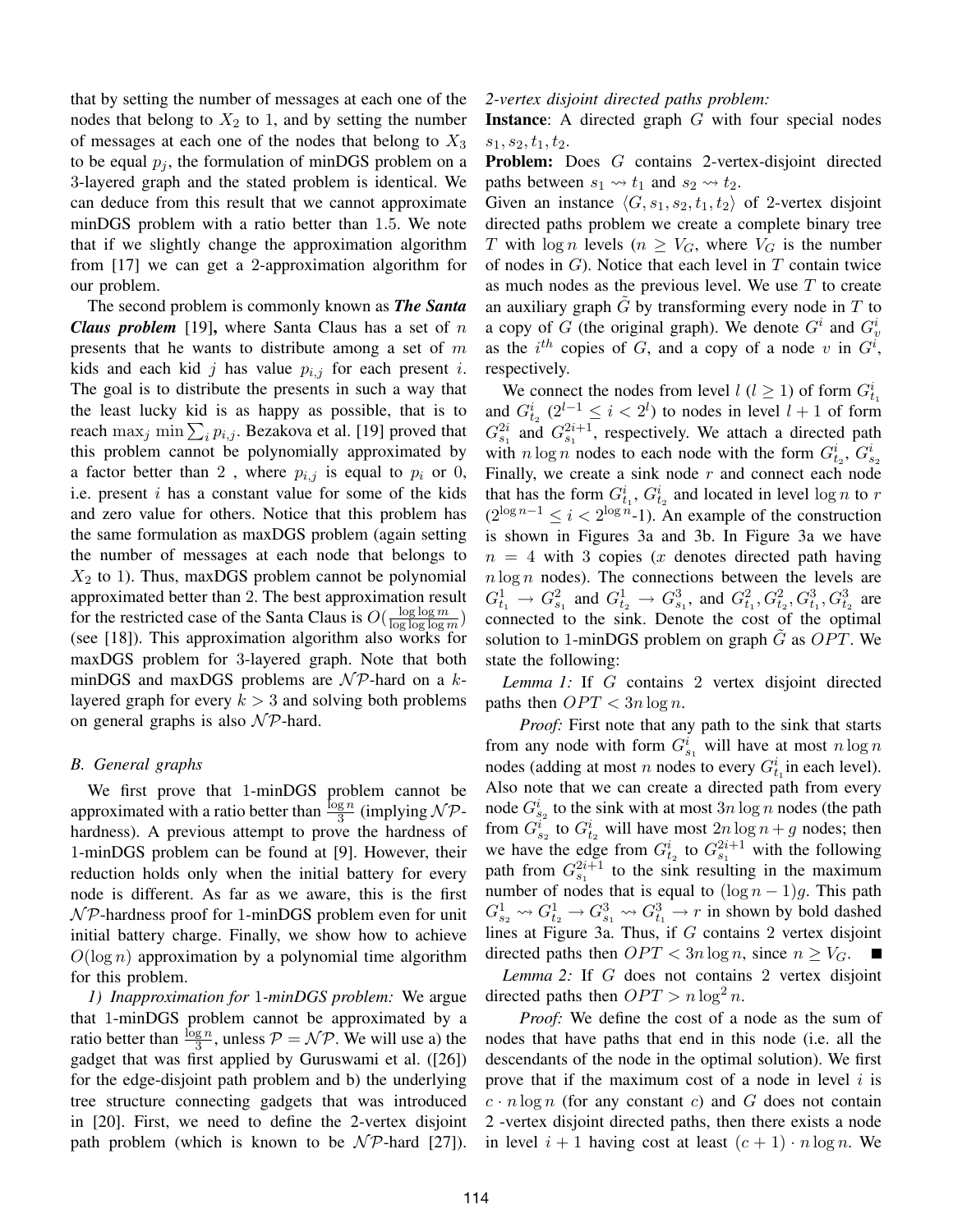

(a) Auxiliary graph G for the case when  $n = 4$  (b) Underlying Tree structure T

Figure 3: The auxiliary graph  $\tilde{G}$ 

prove this using induction on the number of levels. The base case is obvious (in level 1 to cost of  $G_{s_2}^1$  is  $n \log n$ ). For the induction step, suppose there exists a node  $G_k^l$  in level *i* with cost  $c \cdot n \log n$ . Then one of the nodes  $G_{s_1}^{j^{\infty}}$  in level  $i+1$  will cost at least  $c \cdot n \log n$ , since the path that ends at node  $G_k^l$  can only increase its length continuing to level  $i + 1$ . We are facing cases depicted in Figure 4. Note that in each case either  $G_t^j$  $t_1$  or  $G_t^{\hat{j}}$  will cost at least  $(c+1) \cdot n \log n$ . This implies that the induction hypothesis holds and since we have  $\log n$  levels, the cost of  $OPT$ is at least  $n \log^2 n$ .

*Theorem 1:* 1-minDGS problem cannot be polynomially approximated within a factor better than  $\frac{\log n}{3}$ , unless  $P = NP$ .

*Proof:* Lemma 1 implies that if G contains 2 vertex disjoint directed paths then  $OPT < 3n \log n$ . Lemma 2 implies that if G does not contain 2 vertex disjoint directed paths, then  $OPT > n \log^2 n$ . We note that the gap between the two instances is  $\frac{n \log^2 n}{3n \log n} = \frac{\log n}{3}$  $\frac{g n}{3}$ . Now, suppose there exists a polynomial algorithm  $A$  that approximate minDGS with approximation ratio better than  $\frac{\log n}{3}$ , then if  $G$  contains 2-vertex disjoint paths  $A$  will produce a solution of cost at most  $\frac{\log n}{3} \cdot 3n \log n = n \log^2 n$ . Otherwise, the solution A produced has a cost of at least  $n \log^2 n$  (since  $OPT > n \log^2 n$ ). Consequently, by executing  $A$  we can decide if  $G$  contains 2-vertex disjoint sets or not. Thus, unless  $P = \mathcal{NP}$  minDGS cannot be approximated by a ratio better than  $\frac{\log n}{3}$ .

#### *2) A* log n *approximation for the minDGS problem:*

Chen et al. [20] presented an approximation algorithm CONFLT that solves the minimum single commodity flow problem. The input of the algorithm is a graph  $G$ , set of sinks s, set of demands  $d$ , and a splittable flow  $f$ . The output of the algorithm is an un-splittable flow  $f$  having





tree topology where the maximum outgoing flow for each node is minimized. CONFLT algorithm guarantees that flow conservation constraints hold in  $f$ . It also guarantees that the outgoing flow from each node will leave along a single edge, and if the maximum outgoing flow f in G is 1, then the maximum outgoing flow in  $\hat{f}$  is  $1 + \log n$ . For step (2) of BALANCE we use King et al. [24] algorithm for maximum splittable flow, (with running time  $O(nm \log_{10} m n)$ . Again, denote by  $OPT$ the optimal value to the minDGS problem and by  $Q$  the maximum message quantity for all the nodes in the graph. See Algorithm 1 for the implementation.

*Lemma 3:* By using step (2) of Algorithm BALANCE we can find a flow  $f$  such that the out-flow from any node v will satisfy  $f(v) \leq OPT$ .

*Proof:* The optimal solution to the splittable flow problem can be polynomially solved by any maximum flow algorithm. This solution sets a lower bound on any unsplittable flow that satisfies the demands.

Complexity analysis: Running step (2) using King et al. flow algorithm [24] takes  $O(\log Qn \, nm \log_{\frac{m}{n \log n}} n)$  time and CONFLT subroutine [20] takes  $O(m(m + mn \log \frac{n^2}{m}))$  $\frac{n^2}{m})$ time. Resulting in a  $O(mn(\log Qn \log_{\frac{m}{n \log n}} n + \frac{m}{n})$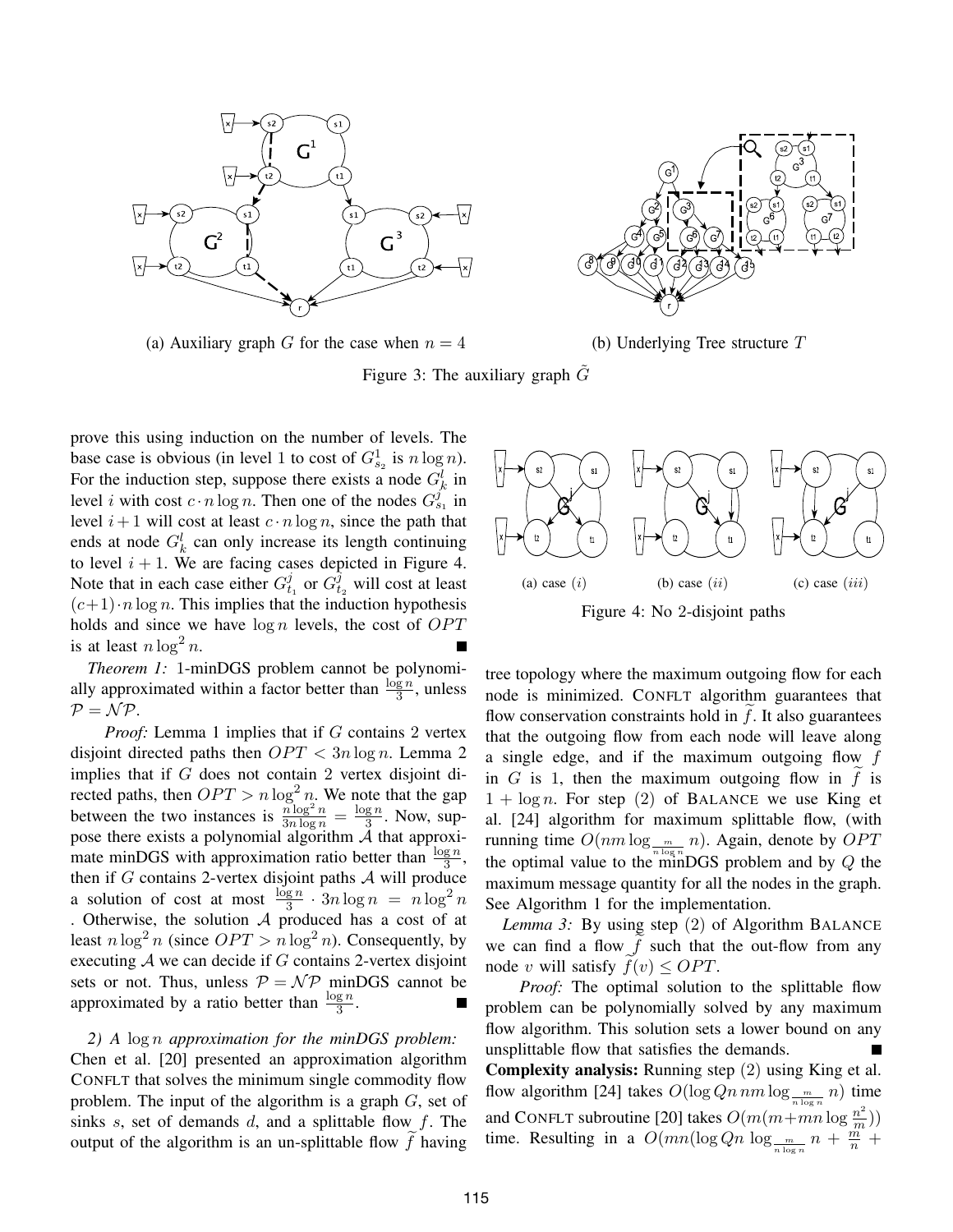#### Algorithm 1 BALANCE $(G, E, q, r)$

- 1) Create a flow network embedded on G where each node v has a demand  $q(v)$ . Set the sink to be r.
- 2) Run a binary search in range  $[1..Q]$  to find a flow f and  $c^* = \{\min c | c \in \{1, 2...U\}\}\$  such that  $f(s_i) \leq$ c ∗ and all the demands from the nodes are satisfied.
- 3) Normalize the demand of each node (by dividing the original demand by  $c^*$ ).
- 4) The set  $\bar{s}$  will represent children of r. Remove r from G, obtaining number of sinks.
- 5) Output CONFLT $(G \setminus \{r\}, \bar{s}, \frac{q}{c^*})$  $\frac{q}{c^*}$ , f), where  $\frac{q}{c^*}$  is the vector of normalized demands for all nodes.

 $\log \frac{n^2}{m}$  $\binom{m}{m}$ ) running time algorithm.

#### III. ENERGY MODEL

In this section we investigate the energy model, where the nodes are deployed in the Euclidean plane and the cost of sending a message is  $d^2$  (where d is the Euclidean distance between the nodes). First, we prove that the minDGE problem is  $N \mathcal{P}$ -hard in the strong sense<sup>2</sup>. Next, we show how to solve the problem on two special topologies. In the first topology, the nodes are placed on the bi-directional line, and in the second topology they are placed on the unit grid. We show how to achieve the optimal solution for line instance and a  $\log n$  approximation solution for the grid topology. Finally, we show how to combine the obtained results to approximate the minDGE problem when the nodes are uniformly distributed in the Euclidean plane.

*3)* N P*-hardness of the minDGE problem:* In this section we prove that minDGE problem is  $N \mathcal{P}$ -hard in the strong sense showing the reduction from the extended version of 3-partition problem that is known to be  $N \mathcal{P}$ hard. A previous attempt to prove  $\mathcal{NP}$ -hardness of this problem can be found at [10]. However, the reduction proposed in that paper is not possible (the node placement scheme in the Euclidean plane is not feasible).

We first introduce the decision version of minDGS problem and 3-partition problem.

#### Decision version of the minDGE problem:

**Instance:** A complete graph  $G$  where each node has a weight, location, and a cost P.

Question: Is there a solution to minDGE problem with cost less than or equal to  $P$ ?

*Extended version of* 3*-partition* [28]: **Instance:** A multi-set  $S$  of  $3m$  elements  $S$ 

 $\{a_1, a_2, \ldots, a_{3m}\}, a_i \in \mathbb{Z}^+$ , where the sum of the elements is  $m \cdot B$  and the weight of each element is strictly between B  $\frac{B}{4}$  to  $\frac{B}{2}$ .

Question: Is there a partition of  $S$  into  $m$  equal weight sets such that the union of the sets cover  $S$  (each set will contain exactly 3-elements)?

Let  $I = \langle S \rangle$  be an instance of the extended 3-partition problem. We build a reduction to an instance  $\langle G, B + 1 \rangle$ of the minDGE problem by defining the following mapping of S to a graph G that serves as the input graph for the minDGE problem. First, for every element  $a_i$ we create a node  $v_i$  with the weight of  $a_i$ , i.e. node  $v_i$ has  $a_i$  messages to transmit. We position those nodes in  $(0, 2.2)$ . Next, we create m intermediate nodes  $s_1, s_2, ... s_m$ with weight 1 and position them in  $(0, 1)$ . Those nodes correspond to  $m$  bins. We place the root of the graph at coordinates  $(0, 0)$ .

#### *Lemma 4:* minDGE is  $N \mathcal{P}$ -hard.

*Proof:* Suppose there exists a solution to minDGE problem on the underlying graph with cost less than or equal to  $B + 1$ . In this solution: (1) no node  $v_i$ from layer-3 deliver a direct message to the root (since sending a direct message from a node in layer-3 cost at least  $(2.2)^{2} \frac{B}{4} > 1.1B > B + 1$  (2) the node with the maximum cost in the solution to minDGE is an intermediate node (since relaying any message to the intermediate node costs at most  $(1.2)^2 \frac{B}{2} < B + 1$ ). (3) Each intermediate node must relay messages from exactly 3 nodes from layer-3 with total number of messages B, this flow from the pigeonhole principal since the total number of messages in layer-3 is  $mB$  and they are divided between  $m$  intermediate nodes. Hence, if there is a solution with cost less than or equal to  $B$  to minDGE we could find a solution to the extended 3-partition problem by joining each triplet  $a_i, a_j, a_k$  with total message weight B that uses intermediate node  $s_l$  as a carrier. The opposite direction is clear too. Hence, unless  $P = \mathcal{NP}$  minDGE is  $N$ P-hard.

*4) Optimal solution for the line topology:* There are many important applications where the nodes are deployed on a straight line with the sink node (base station) positioned arbitrarily between them. As an example take a railway track monitoring system where sensor nodes with vibrational energy harvesters are placed uniformly along the track to detect wear-and-tear and breakages [12]. We argue that the optimal solution to 1-minDGE problem for the line topology on  $n$  equally placed nodes is a directed line (chain) from the fringe nodes to the root. In order to prove this claim, we notice the following observation:

*Observation 1*: To solve 1-minDGE problem on a straight line we only need to examine the solution when

<sup>&</sup>lt;sup>2</sup>A problem is said to be  $\mathcal{NP}$ -hard in the strong sense if it remains  $\mathcal{NP}$ -hard even when all its numerical parameters are bounded by a polynomial in the length of the input [28].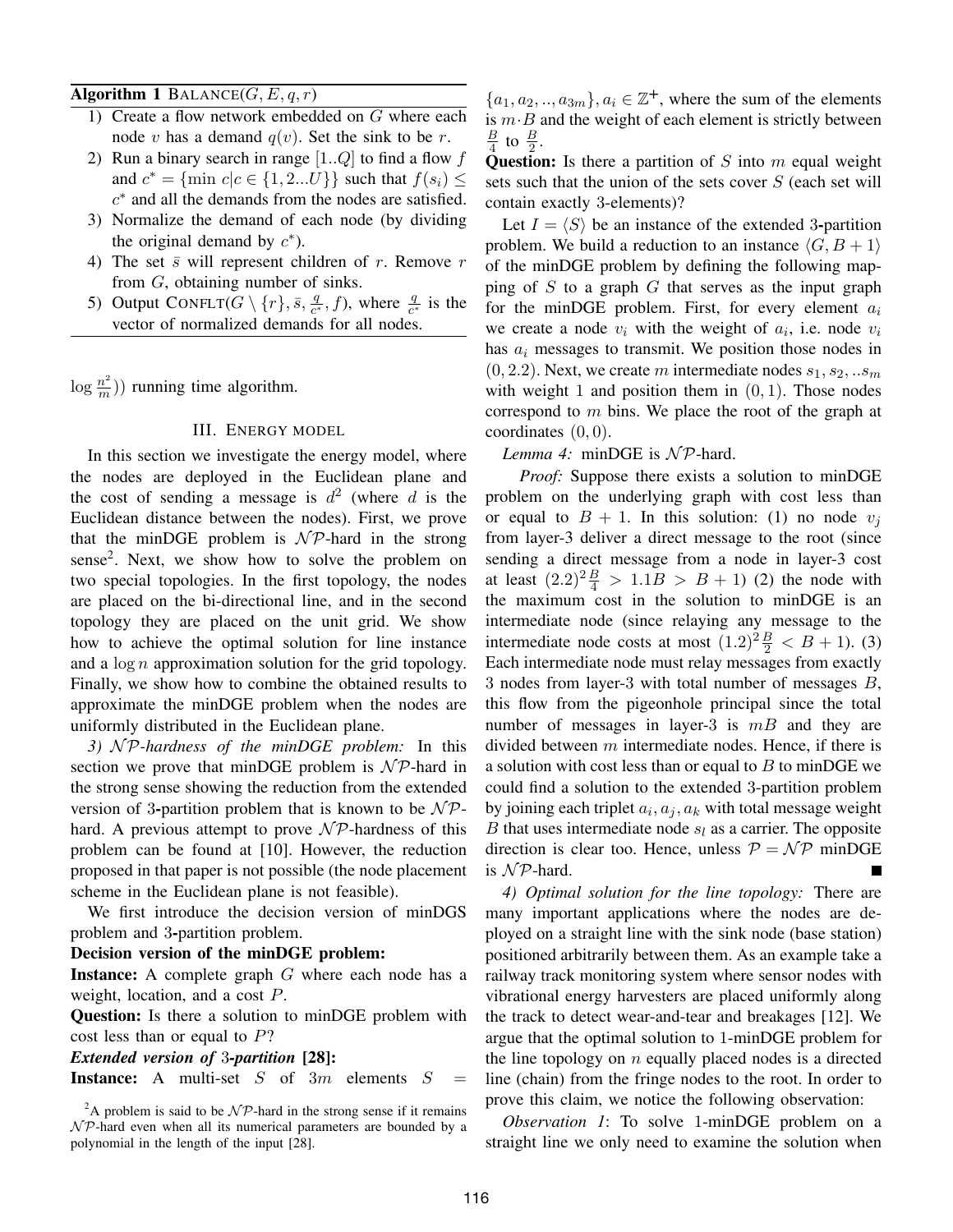nodes are positioned only on the positive axis (i.e. if the node are located on  $(v_{-n}, \ldots v_{-1}, r, v_1, \ldots v_n)$  using only r and  $v_1...v_n$ .

*Theorem 2:* The solution to 1-minDGE problem for a line topology with equal distances between the adjacent nodes is a directed chain.

*Proof:* Using the previous fact we assume that the nodes are ordered from node  $v_n$  at location n to the root  $r$  at location 0. First observe that the cost of the chain solution is *n*. Let  $v_j$  be the rightmost neighbor of  $v_1$ that deliver a direct message to  $r$ , notice that it must be that  $j \leq \sqrt{n}$  (otherwise the cost of this node will be at least  $j^2 > n$ ). This implies that the maximum number of messages that node  $v_j$  can pass is  $\left| \frac{n}{j^2} \right|$  $\frac{n}{j^2}$ . Also observe that if node  $v_i$  passes a message directly to the root then node  $v_1$  can only deliver  $\sum_{i=2}^n \left\lfloor \frac{n}{i^2} \right\rfloor$  $\frac{n}{i^2}$  | + j – 1 messages to r  $\left(\sum_{i=2}^n \left\lfloor \frac{n}{i^2}\right\rfloor\right)$  $\frac{n}{i^2}$  represent the total number of messages that bypass node  $v_j$  and  $j - 1$  represent the left neighbors of  $v_j$ ). The total number of messages that can be delivered to  $v_j$ ). The total number of  $r$  this way are:  $\sum_{i=2}^{\sqrt{n}} \left\lfloor \frac{n}{i^2} \right\rfloor$  $\frac{n}{i^2}\rfloor + \frac{n}{j^2}$  $\frac{n}{j^2}+j-1 < \sum_{i=2}^{\infty} \frac{n}{i^2}$  $\frac{n}{i^2} + \frac{n}{j^2}$  $\sum_{i=2}^{n}\left\lfloor\frac{n}{i^2}\right\rfloor+\frac{n}{j^2}+j-1<\sum_{i=2}^{\infty}\frac{n}{i^2}+\frac{n}{j^2}+j=0$  $1-\frac{\pi^2 n}{6}+\frac{n}{j^2}$  $\frac{n}{j^2} + \sqrt{n}$ . For *n* large enough we get that this is less than  $n(0.65 + 0.25 + 0.09) < n$ . Thus, *n* messages can not be delivered to the root.

*5) Approximating the* 1*-minDGE problem on the grid topology:* The input for the problem is a complete graph *topology*. The figure for the problem is a complete graph<br>with *n* nodes located on the  $\sqrt{n} \times \sqrt{n}$  grid, where the root  $r$  is located in the bottom left corner of the grid at coordinates  $(0, 0)$ , and each node has one message to transmit. The solution for the data gathering problem is a reverse arboresence  $T$  having  $r$  as a root. We show that on this topology the cost of any reverse arboresence rooted at r is at least  $\frac{n}{2 \log n}$ . Then we present a deterministic construction of tree T having cost  $\frac{n}{2}$ , implying  $\log n$ approximation solution for this problem.

*Lemma 5:* The cost of any reverse arboresence rooted at r is at least  $\frac{n}{2 \log n}$ .

*Proof:* The total number of messages that must be delivered to r is n. Denote by  $d_{i,j}$  the Euclidean distance from a node located at coordinate  $(i, j)$  of the grid to r, and by  $d_{i,j}^2$  the cost of sending a direct message to  $r$ . Assume we have a solution to 1-minDGE problem on the grid with cost  $p^*$ . Thus, every node located at  $(i, j)$  can relay only  $\frac{p^*}{d^2}$  $\frac{p^2}{d_{i,j}^2}$  messages to the root. Hence, the total number of messages that can be delivered to *r* keeping the cost below  $p^*$  is:  $\sum_{i,j:\sqrt{i^2+j^2} < \sqrt{p^*}} \frac{p^*}{d_i^2}$  $\frac{p^{\scriptscriptstyle +}}{d_{i,j}^2} <$  $\sum_{i=1}^{\sqrt{p^*}} (2i+1) \frac{p^*}{d_1^2}$  $\frac{p^*}{d_{1,i}^2} = \sum_{i=1}^{\sqrt{p^*}} (2i+1) \frac{p^*}{d_{1,i}^2}$  $2i+1\frac{p}{d_{1,i}^2} = \sum_{i=1}^{V_p} \frac{(2i+1)\frac{p}{d_{1,i}^2}}{(2i+1)\frac{p}{d_{1,i}^2}}$ . This is equal to:  $p^*(H_n(\sqrt{p^*}) + \ddot{H}_{n,2}(\sqrt{p^*})) < p^*2 \log n$ . Since we must deliver *n* messages to *r*,  $p^*$  is at least  $\frac{n}{2 \log n}$ .

*Theorem 3:* There is a simple solution with cost  $\frac{n}{2}$  –  $\sqrt{n}$ .

*Proof:* Passing a directed line through the diagonal nodes directly to the root while moving all the other nodes through the side nodes yields a solution with maximum cost of  $\frac{n}{2} - \sqrt{n}$ . Thus, this algorithm is a log n approximation for the problem.

*6) Approximation algorithm for uniformly distributed nodes in the plane:* We use the result from Theorem 3 to achieve an  $O(\log^2 n)$  approximation algorithm for the 1-minDGE problem when the nodes are uniformly distributed in the unit square. We refer the reader to [29] for a technical discussion on what is the better topology to model a sensor network: grid or random. For both cases we present provable approximation solutions.

*Lemma 6:* For *n* nodes uniformly distributed in a unit square U, if we divide U to a  $\sqrt{\frac{n}{\log n}} \times \sqrt{\frac{n}{\log n}}$  grid with equal size cells then w.h.p. (with high probability) we would have at least 1 node in each cell[30] .

*Lemma 7:* For n nodes uniformly distributed in a unit square U, if we divide U to a  $\sqrt{\frac{n}{\log n}} \times \sqrt{\frac{n}{\log n}}$  grid with equal size cells then w.h.p. we would have at most  $e^3$ log n nodes in each cell, i.e. the load at each cell is at most  $e^3 \log n$ .

*Proof:* Assume we have *n* sensors and  $m = \frac{n}{\log n}$  $\overline{\log n}$ cells. Let  $L$  represent the maximum number of sensor at each cell, from the union bound theory we know that the probability that a specific cell contains at least k sensors is:  $\begin{pmatrix} n \\ n \end{pmatrix}$ k  $\frac{1}{\pi}$  $\left(\frac{1}{m}\right)^k < \left(\frac{n \cdot e}{k}\right)$  $\left(\frac{k\cdot e}{k}\right)^k\left(\frac{1}{n}\right)$  $\frac{1}{m}$  $\Big)^k$ . The probability that any cell will contains at least  $k$  sensors is:  $m\left(\begin{array}{c} n \\ n \end{array}\right)$ k  $\frac{1}{\pi}$  $\left(\frac{1}{m}\right)^k$  <  $m\left(\frac{n \cdot e}{k}\right)$  $(\frac{k\cdot e}{k})^k$   $(\frac{1}{m})$  $\left(\frac{1}{m}\right)^k$ . Setting  $m = \frac{n}{\log n}$  $\log n$ and  $k = e^3 \log n$ , we get that the probability is less than:  $\frac{n}{\log n} \left( \frac{n \cdot e}{e^3 \log n} \right)$  $\frac{n \cdot e}{e^3 \log n}$ ) $e^3 \log n \left(\frac{\log n}{n}\right)$  $(\frac{g n}{n})^{e^3 \log n} = \frac{1}{n}$  $\frac{1}{n}$ . Therefore,  $\lim_{n\to\infty} Pr[\mathcal{L} > k] = 0$  as  $n \to \infty$  and the lemma holds.

*Lemma 8:* For n nodes uniformly distributed in a unit square U, w.h.p. there is a  $O(log<sup>2</sup>(n))$  approximation algorithm for the 1-minDGE problem.

*Proof:* From the previous section we know that for the unit static grid topology we have a  $\log n$  approximation algorithm. Also, from Lemma 6 and Lemma 7 we obtain that if the nodes are uniformly distributed over the unit square we get a grid with  $\sqrt{\frac{n}{\log n}} \times \sqrt{\frac{n}{\log n}}$  cells having at least 1 node and at most  $e^3 \log n$  nodes in each cell. We deduce that by selecting a cluster leader for each cell, and constructing on top of those leaders the topology suggested in Theorem 3 we achieve an  $O(\log^2 n)$  approximation algorithm for the problem. a pro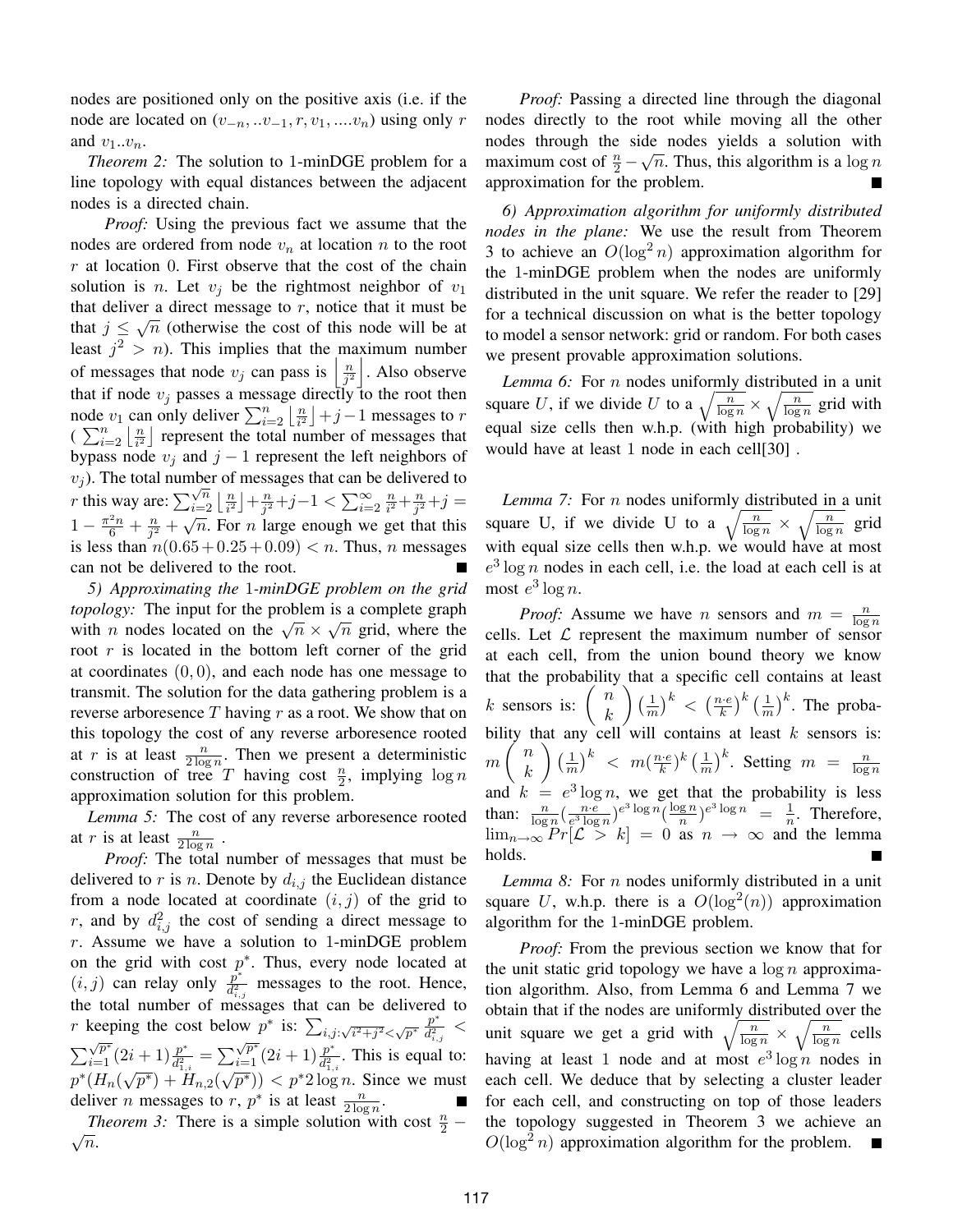#### IV. SIMULATION STUDY

The main goal of the simulation is to compare the theoretical bounds obtained in the previous section to the experimental performance of the algorithm for 1 minDGE problem with uniformly distributed nodes. Our experimental studies reinforce our claim for a  $O(\log^2 n)$ approximation for this problem. All the simulation results are obtained using Mathematica. In our simulation we  $\sqrt{\frac{N}{\log N}} \times \sqrt{\frac{N}{\log N}}$  cells. The positions of the nodes are randomly scatter  $N$  nodes in a square region  $R$  with independently and uniformly distributed in the square region. For every cell we randomly picked a cell leader and constructed a tree topology over the cell leaders, identical to the one in we used in Lemma 3. The reported results are averaged over 30 simulation runs. In Figure 5a we present the ratio between the value of the lower bound of  $OPT$  and our simulation results in the range of the expected  $[O(\log n) \cdot O(\log^2 n)]$  difference. In Figure 5b we present the cost of the solution to 1-minDGE problem using our simulation program, theoretical upper bound proved at Lemma8 and theoretical lower bound of  $OPT$ (Lemma 5).

#### V. CONCLUSION AND FUTURE WORK

In this paper the data-gathering problem under different models has been studied. We have investigated the combinatorial nurture of its variants and supplement a number of approximation and inapproximation results for the different relaxations. It would be interesting to close the gap (currently  $log n$ ) between the lower and upper bounds for the general problem in the plane under energy model and to find a better approximation in the plane for general size messages.

Acknowledgments We thank Refael Hassin for his valuable suggestions during the work on this paper.

#### **REFERENCES**

- [1] A. Mainwaring, D. Culler, J. Polastre, R. Szewczyk, and J. Anderson, "Wireless sensor networks for habitat monitoring," in *WSNA '02: Proceedings of the 1st ACM international workshop on Wireless sensor networks and applications*. ACM, 2002, pp. 88–97.
- [2] A. Chehri, P. Fortier, and P.-M. Tardif, "Security monitoring using wireless sensor networks," in *CNSR 2007*. IEEE Computer Society, 2007, pp. 13–17.
- [3] K. Chintalapudi, T. Fu, J. Paek, N. Kothari, S. Rangwala, J. Caffrey, R. Govindan, E. Johnson, and S. Masri, "Monitoring civil structures with a wireless sensor network," *IEEE Internet Computing*, vol. 10, no. 2, pp. 26–34, 2006.
- [4] J. Gehrke and S. Madden, "Query processing in sensor networks," *IEEE Pervasive Computing*, vol. 3, no. 1, pp. 46–55, 2004.



(a) Ratio of approximation for planar DGE problem



(b) Comparison between theoretical bounds and simulation results

Figure 5: Summary of results

- [5] Y. Wu, S. Fahmy, and N. B. Shroff, "On the construction of a maximum-lifetime data gathering tree in sensor networks: Np-completeness and approximation algorithm." in *INFOCOM 2008, The 27th Conference On Computer Communication*. IEEE, 2008, pp. 356–360.
- [6] A. Woo, T. Tong, and D. Culler, "Taming the underlying challenges of reliable multihop routing in sensor networks," in *SenSys '03: Proceedings of the 1st international conference on Embedded networked sensor systems*. ACM, 2003, pp. 14–27.
- [7] T. Chen, H. Tsai, and C. Chu, "Gathering-load-balanced tree protocol for wireless sensor networks," in *SUTC '06*. IEEE Computer Society, 2006, pp. 8–13.
- [8] K. Kalpakis, K. Dasgupta, and P. Namjoshi, "Maximum lifetime data gathering and aggregation in wireless sensor networks," in *ICN'02*, 2002, pp. 685–696.
- [9] C. Buragohain, D. Agrawal, and S. Suri, "Power aware routing for sensor databases," in *INFOCOM 2005*. IEEE, 2005, pp. 1747–1757.
- [10] W. Liang and Y. Liu, "Online data gathering for maximizing network lifetime in sensor networks," *IEEE Transactions on Mobile Computing*, vol. 6, no. 1, pp. 2–11, 2007.
- [11] K. Pahlavan and A. H. Levesque, "Wireless information networks," 1995.
- [12] Z. A. Eu, H. P. Tan, and W. K. Seah, "Routing and relay